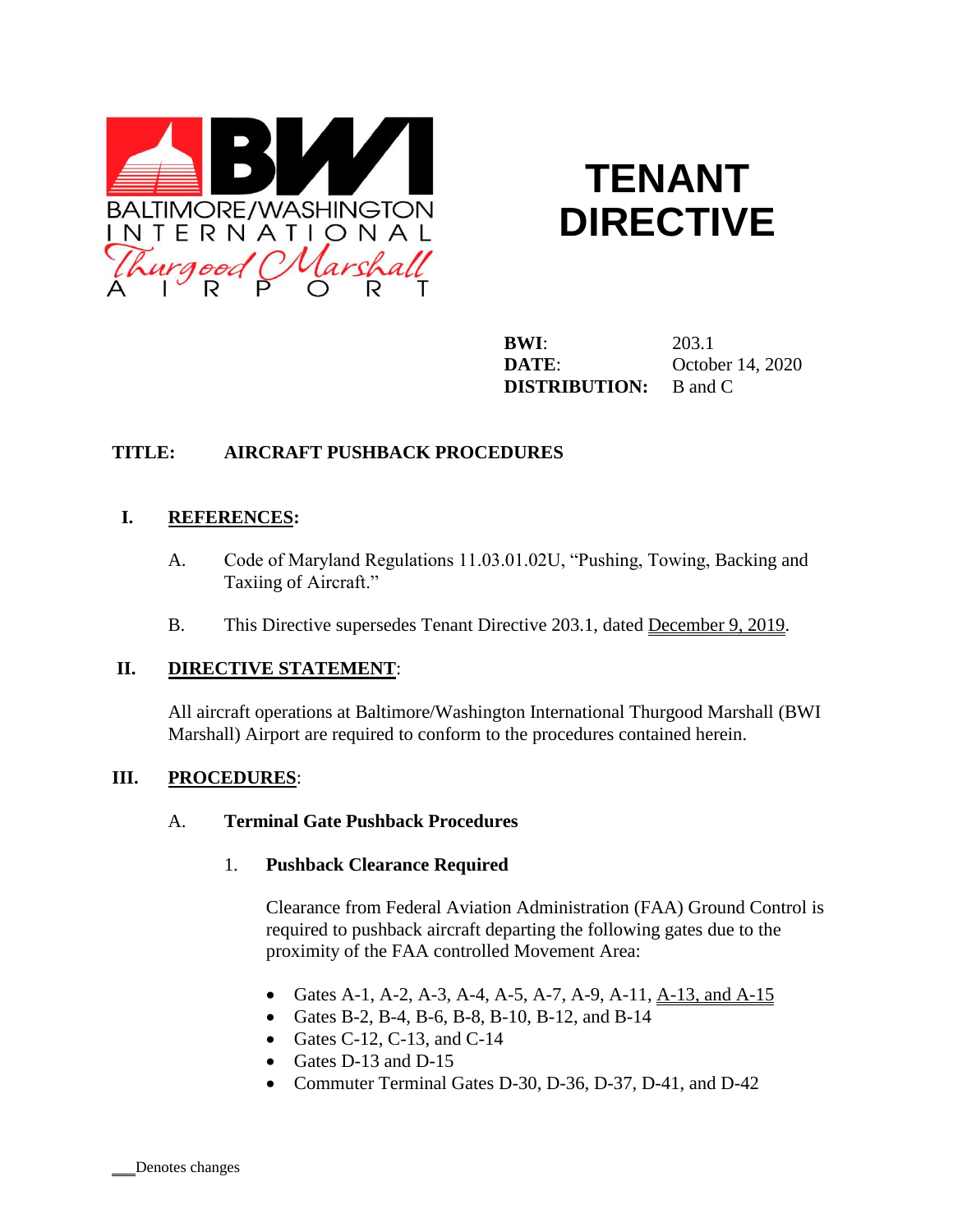## 2. **Pushback Advisory Required**

A pushback advisory from FAA Ground Control is required to pushback aircraft departing the following gates:

- Gates A-6, A-8, A-10,  $A-12$ , A-14, and A-16
- Gates B-1, B-3, B-5, B-7, B-9, B-11, B-13, and B-15
- Gates C-1, C-2, C-3, C-4, C-5, C-6, C-7, C-8, C-9, C-10, and C-11
- Gates D-1, D-2, D-3, D-4, D-5, D-7, D-8, D-10, D-11, D-12, D-14, D-16, D-20, D-21, D-22, D-23, D-24, D-25, D-26, D-27, and D-29
- Gates E-1, E-2, E-3, E-4, E-5, E-6, E-7, E-8, E-9, E-10, and E-12

#### 3. **Terminal Gate Pushback Positioning**

## a. **Gates A-1, A-2, A-3, A-4, A-5, A-7, A-9, A-11, A-13, and A-15 Gates B-2, B-4, B-6, B-8, B-10, B-12, and B-14**

After obtaining clearance from FAA Ground Control to commence pushback, the aircraft shall be pushed back clear of the gate and halted on Taxiway T perpendicular to the taxiway centerline to allow the aircraft to turn left or right depending on instructions from FAA Ground Control.

## **NOTE: Aircraft pushing back shall not block taxiway intersections.**

## b. **Gates A-6, A-8, A-10, A-12, and A-14**

After contacting FAA Ground Control for a pushback advisory, the aircraft will be pushed back clear of the gate and pushed to a point beyond Gate A-14 onto Taxilane H before starting engines.

## c. **Gate A-16**

After contacting FAA Ground Control for a pushback advisory, the aircraft shall be pushed back clear of the gate and halted on Taxilane T1 parallel to the taxilane centerline. The nose of the aircraft shall be pointed towards the west to access Taxiway T.

#### d. **Gates B-1, B-3, B-5, B-7, and B-9 Gates C-2, C-4, and C-6**

After contacting FAA Ground Control for a pushback advisory, the aircraft shall be pushed back clear of the gate and then towed forward to a point between Gates B-9 and C-8. The aircraft nose gear shall be on or forward of the break-away power line before starting engines and disconnecting the tug.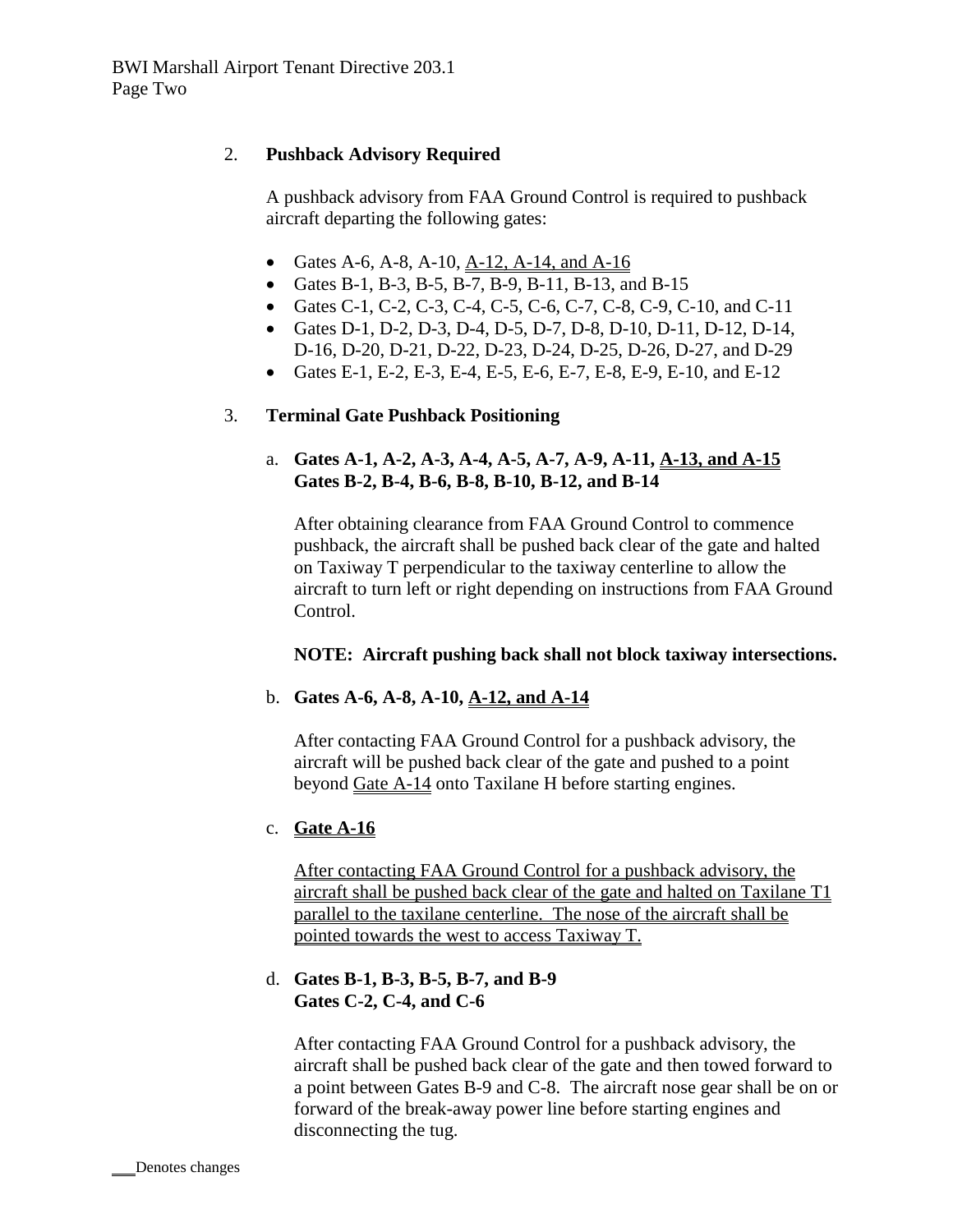## e. **Gates B-11, B-13, and B-15 Gates C-8 and C-10**

After contacting FAA Ground Control for a pushback advisory, the aircraft shall be pushed back clear of the gate with the tail of the aircraft turned toward the Terminal Building. The aircraft nose gear shall be on or forward of the break-away power line before starting engines and disconnecting the tug.

# f. **Gates C-12, C-13, and C-14**

After obtaining clearance from FAA Ground Control to commence pushback, the aircraft shall be pushed straight back onto Taxiway A.

## g. **Gates C-1, C-3, C-5, and C-7 Gates D-2, D-4, and D-8**

After contacting FAA Ground Control for a pushback advisory, the aircraft shall be pushed back clear of the gate with the tail of the aircraft turned toward the Terminal Building and then towed forward to a position on the break-away power line between Gates C-9 and D-12.

## h. **Gates C-9 and C-11 Gates D-10, D-12, D-14, and D-16**

After contacting FAA Ground Control for a pushback advisory, the aircraft shall be pushed back clear of the gate with the tail of the aircraft turned toward the Terminal Building.

## i. **Gates D-13 and D-15**

After obtaining clearance from FAA Ground Control to commence pushback, the aircraft shall be pushed back onto Taxiway T.

## j. **Gates D-7, D-11, D-20, D-22, D-24, and D-26**

After contacting FAA Ground Control for a pushback advisory, the aircraft shall be pushed back clear of the gate and towed forward adjacent to Gate D-13, short of the Vehicle Service Road.

## k. **Commuter Terminal Gates D-30, D-36, D-37, D-41, and D-42**

Aircraft shall contact FAA Ground Control for engine start and taxi instructions.